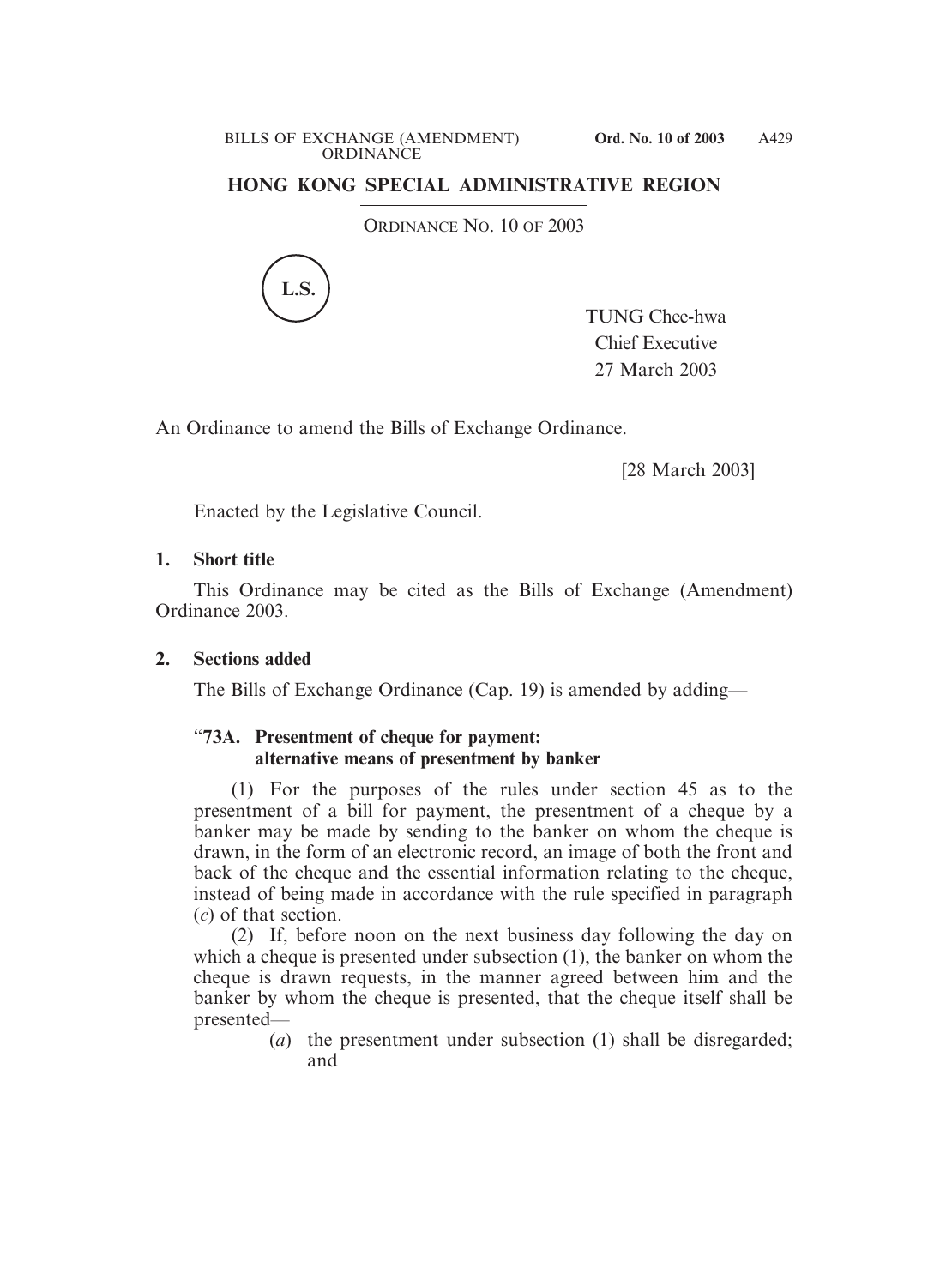### BILLS OF EXCHANGE (AMENDMENT) **Ord. No. 10 of 2003 ORDINANCE**

(*b*) this section shall not apply to the subsequent presentment of the cheque.

(3) A request under subsection (2) that the cheque itself shall be presented shall not constitute dishonour of the cheque by non-payment.

(4) For the purposes of this section, the essential information relating to a cheque is—

- (*a*) the serial number of the cheque assigned to it by the banker on whom the cheque is drawn;
- (*b*) the code printed on the cheque which identifies the banker on whom the cheque is drawn;
- (*c*) the account number of the account maintained by the drawer of the cheque with the banker on whom the cheque is drawn; and
- (*d*) the amount of the cheque entered by the drawer of the cheque.

(5) In this section, "electronic record" (電子紀錄) has the same meaning as in the Electronic Transactions Ordinance (Cap. 553).

## **73B. Duties of holder as regards cheque presented under section 73A(1)**

Section 52(4)—

- (*a*) so far as it relates to presenting a bill for payment, shall not apply to presenting a cheque for payment under section 73A(1); and
- (*b*) so far as it relates to a bill which is paid, shall not apply to a cheque which is paid following presentment under section  $73A(1)$ .".

# **3. Heading amended**

The heading of section 74 is amended by repealing "**Presentment**" and substituting "**Delay in presentment**".

# **4. Unindorsed cheques as evidence of payment**

Section 85 is amended—

- (*a*) by renumbering it as section 85(1);
- (*b*) by adding—

 $f(2)$  A copy of an unindorsed cheque which appears to contain a statement made by the banker on whom the cheque is drawn stating that—